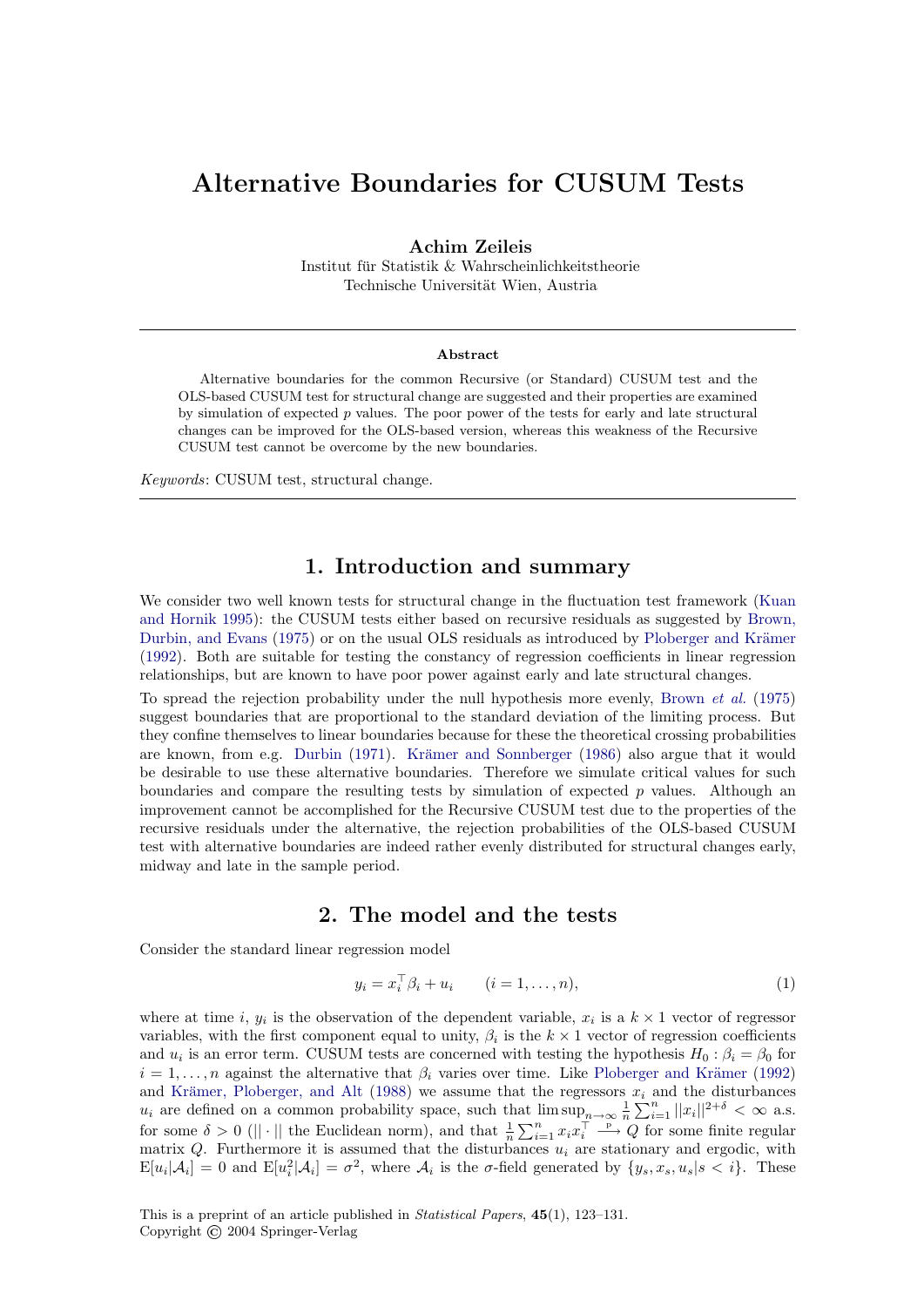assumptions allow in particular for dynamic models, in which case they imply stability. The Recursive CUSUM test is based on the cumulative sum of the recursive residuals

$$
\tilde{u}_i = \frac{y_i - x_i^{\top} \hat{\beta}^{(i-1)}}{\sqrt{1 + x_i^{\top} \left(X^{(i-1)}^{\top} X^{(i-1)}\right)^{-1} x_i}} \qquad (i = k+1, \dots, n),
$$
\n(2)

which have zero mean and variance  $\sigma^2$  under the null hypothesis.  $\hat{\beta}^{(i-1)}$  is the ordinary least squares estimate of the regression coefficients based on the observations up to  $i-1$ . The Recursive CUSUM process is defined as

$$
W_n(t) \ = \ \frac{1}{\tilde{\sigma}\sqrt{n-k}} \sum_{i=k+1}^{\lfloor k+t(n-k) \rfloor} \tilde{u}_i \qquad (0 \le t \le 1), \tag{3}
$$

where  $\tilde{\sigma} = \sqrt{\frac{1}{n-k} \sum_{i=k+1}^{n} (\tilde{u}_i - \bar{\tilde{u}})^2}$ . Krämer *et al.* [\(1988\)](#page-6-5) show that for  $n \to \infty$ ,  $W_n \Rightarrow W$ , where  $\Rightarrow$  denotes convergence in distribution and  $W(t)$  is the standard Wiener process (or Brownian motion).

If there is just a single structural change at time  $t_0 < 1$  the mean of the recursive residuals will be zero only up to  $t_0$  and different afterwards. Hence the CUSUM path  $W_n(t)$  will start to leave its zero mean at  $t_0$ .  $H_0$  is rejected whenever  $W_n(t)$  crosses either of the classical linear boundaries  $b(t) = \lambda \cdot (1 + 2t)$  or  $-b(t)$ , where  $\lambda$  depends on the significance level  $\alpha$  of the test.

The OLS-based CUSUM test is defined analogously using the OLS residuals  $\hat{u}_i = y_i - x_i^{\top} \hat{\beta}$ . The OLS-based CUSUM process is defined as

$$
W_n^0(t) = \frac{1}{\hat{\sigma}\sqrt{n}} \sum_{i=1}^{\lfloor nt \rfloor} \hat{u}_i \qquad (0 \le t \le 1), \tag{4}
$$

where  $\hat{\sigma} = \sqrt{\frac{1}{n-k} \sum_{i=1}^n \hat{u}_i^2}$ . This path will always not only start in zero but also return to zero, but if there is a single structural change at  $t_0$  it should have a peak close to the break point  $t_0$ .  $H_0$  is rejected if the path crosses either  $b_0(t) = \lambda$  or  $-b_0(t)$ . This corresponds to rejection if the maximum of the process is too large, alternatively Krämer and Schotman [\(1992\)](#page-6-6) suggest to use the range of the process as a test statistic. Ploberger and Krämer [\(1992\)](#page-6-2) show that for  $n \to \infty$ the process  $W_n^0 \Rightarrow W^0$ , where  $W^0(t) = W(t) - tW(1)$  is the standard Brownian bridge.

# 3. Alternative boundaries

One of the major drawbacks of both CUSUM tests is their poor power for early and late structural changes. To have similar properties over the whole time interval it seems natural to consider boundaries that are proportional to the standard deviation of the limiting process, so that the rejection probability under  $H_0$  is spread evenly. Thus the alternative boundary for the Recursive CUSUM process is  $\tilde{b}(t) = \lambda \cdot \sqrt{t}$ , as the variance of a Standard [Brown](#page-6-1)ian motion is  $VAR[W(t)] = t$ . Brown [et al.](#page-6-1) [\(1975\)](#page-6-1) already suggested this boundary, because they expected more evenly distributed rejection properties from it. But they used the boundary  $b(t)$  instead (which is tangential to  $b(t)$  in  $t = 0.5$ ) because there is a closed form solution for the crossing probability of the Wiener process. Similarly, the alternative boundary for the OLS-based CUSUM process is  $\tilde{b}_0(t) = \lambda \cdot \sqrt{t(1-t)}$  as  $VAR[W^{0}(t)] = t(1-t).$ 

The edges of the interval [0,1] have to be treated with some care because for  $t = 0$  the rejection condition  $W(0) \ge \tilde{b}(0) = 0$  would be satisfied trivially. Even on the interval  $(0,1]$  the rejection probability would converge to 1, so a compact interval [ $\varepsilon$ , 1] with  $\varepsilon > 0$  is needed, here  $\varepsilon = 0.001$  is used. For the OLS-based CUSUM test both ends of the interval have to be excluded, so actually  $[\varepsilon, 1-\varepsilon]$  is used.

Copyright © 2004 Springer-Verlag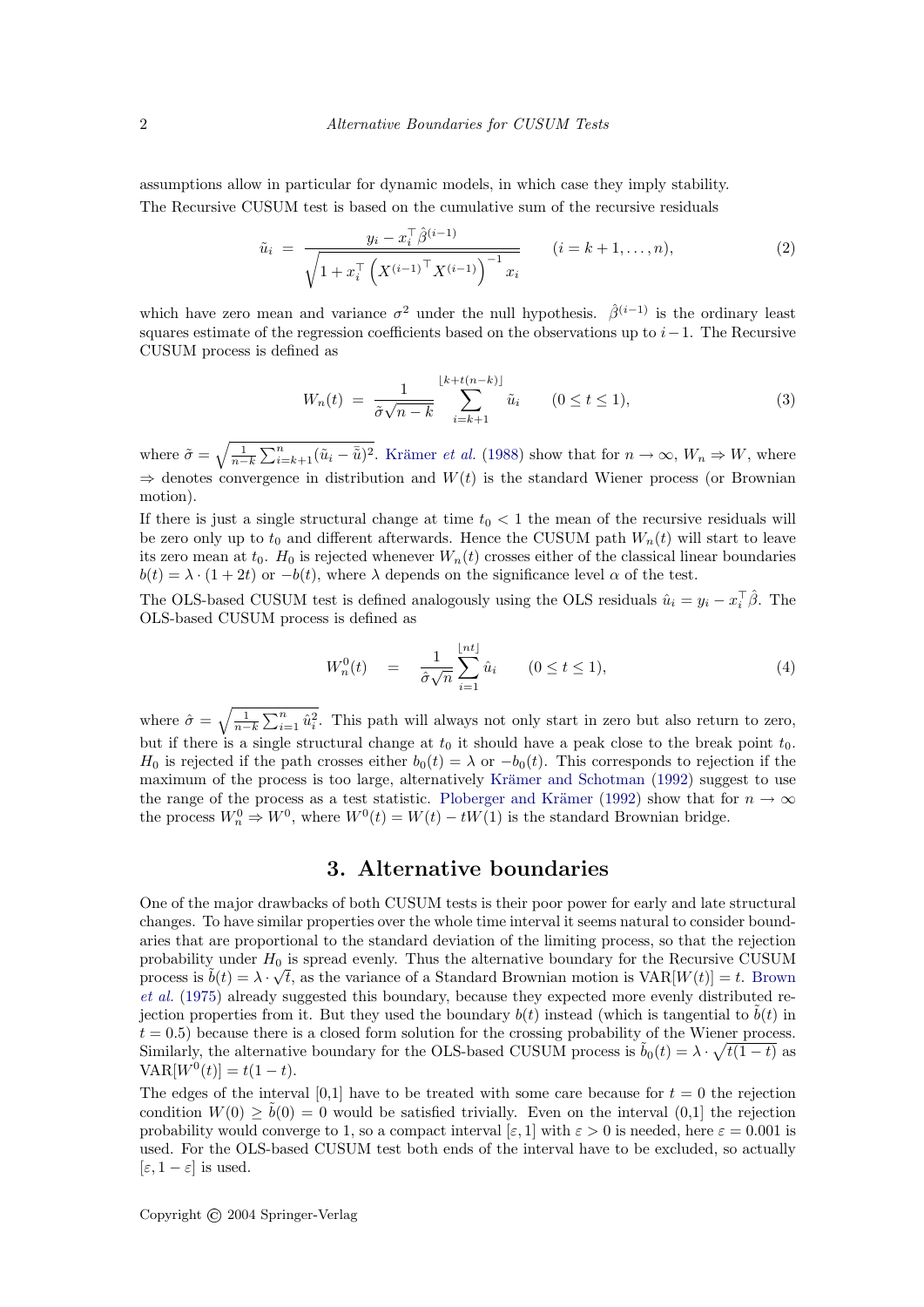| $\alpha$ |      | Recursive CUSUM OLS-based CUSUM |
|----------|------|---------------------------------|
| 0.10     | 2.90 | 3.13                            |
| 0.05     | 3.15 | 3.37                            |
| 0.01     | 3.65 | 3.83                            |

<span id="page-2-0"></span>Table 1: Critical values for the CUSUM tests with alternative boundaries

The critical values for the boundaries  $\tilde{b}(t)$  and  $\tilde{b}_0(t)$  are assessed via the algorithm suggested by Wang and Pötzelberger [\(1997\)](#page-6-7) and refined by Pötzelberger and Wang [\(2001\)](#page-6-8) for crossing probabilites of Brownian motions for arbitrary boundaries: The boundaries are approximated by piecewise linear functions by simple interpolation in 128 sub-intervals of identical size. The formula provided by Wang and Pötzelberger  $(1997)$  is evaluated 200,000 times yielding an estimate of half of the crossing probability, because only one-sided crossing probabilities are considered. The probability that a Brownian motion crosses both boundaries is neglegible if the crossing probability is small (e.g. for significance levels  $1\%, 5\%, 10\%$ ). Furthermore the algorithm provides an estimate of the standard deviation, which was smaller than  $10^{-6}$  for all simulated values. The critical values for the common significance levels are given in Table [1.](#page-2-0) All computations were carried out in R (<http://www.R-project.org/>), in particular using the package strucchange [\(Zeileis, Leisch,](#page-6-9) [Hornik, and Kleiber](#page-6-9) [2002\)](#page-6-9).

To compare the shape of the linear and the alternative rejection area, both boundaries for the significance level  $\alpha = 0.01$  are plotted in Figure [1.](#page-2-1) The shape for other significance levels is similar. It can be seen that the alternative boundary for the Recursive CUSUM process offers advantages only for  $t \leq 0.2$ . Therefore structural changes that occur late in the sample can be detected more easily with the linear boundaries; even for early shifts there is little hope that the advantage of the alternative boundary can be used as Figure [2](#page-3-0) illustrates: Although the break point is at 10% of the 1000 observations in this simulated data set, the CUSUM path actually crosses the linear boundary much later and fails to cross the alternative boundary.

In contrast to this the alternative boundary for the OLS-based CUSUM process lies under the linear one at the beginning as well as at the end, as seen on the right of Figure [1.](#page-2-1) These advantages



<span id="page-2-1"></span>Figure 1: Comparison of the linear and alternative boundaries for the Recursive and the OLSbased CUSUM test

Copyright © 2004 Springer-Verlag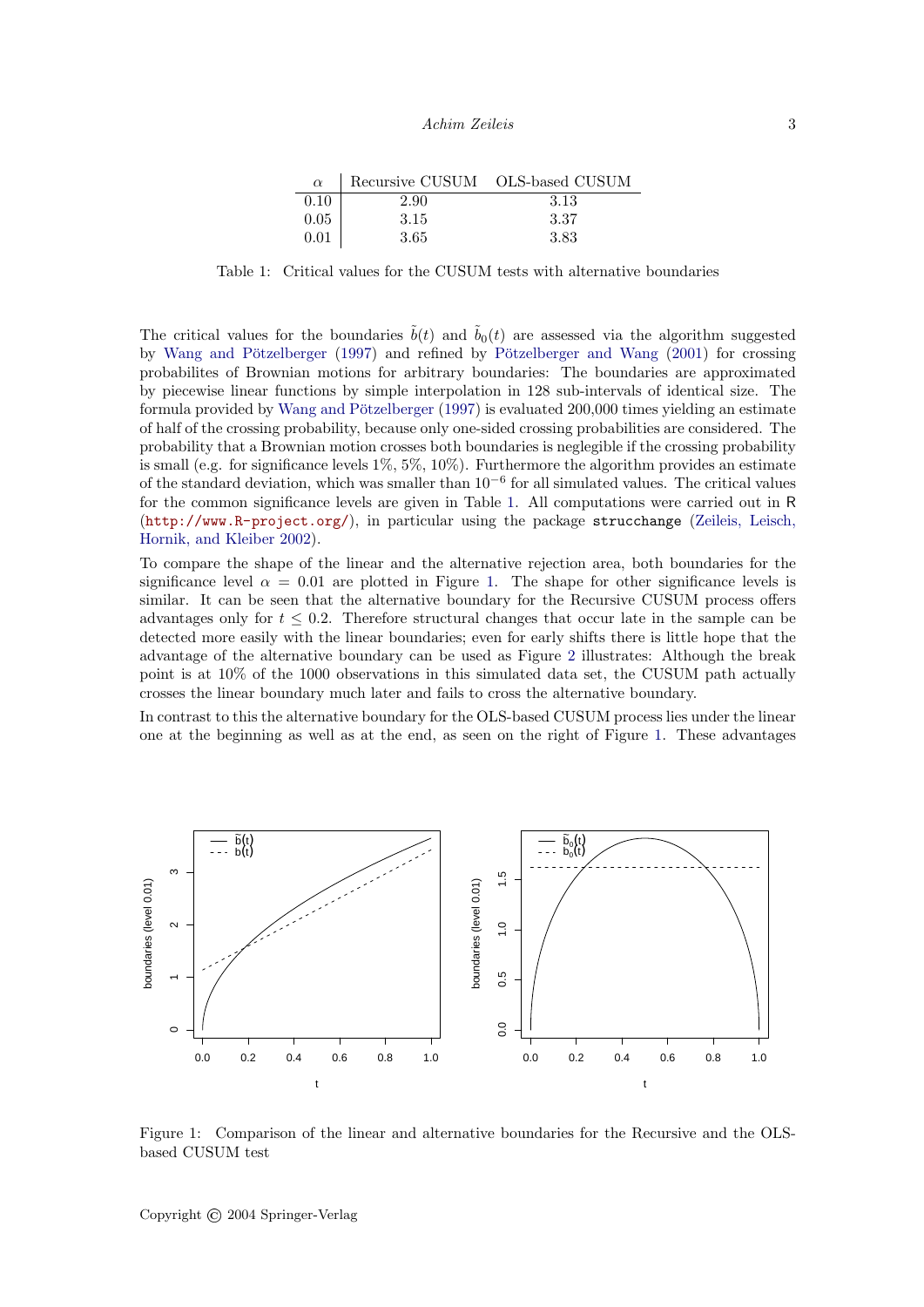

<span id="page-3-0"></span>Figure 2: Comparison of the Recursive CUSUM tests



<span id="page-3-1"></span>Figure 3: Comparison of the OLS-based CUSUM tests

can be worth the disadvantage in the middle as Figure [3](#page-3-1) indicates, which shows the OLS-based CUSUM process for the same simulated data as above with a structural shift at  $t = 0.1$ . Whereas the linear boundaries fail to detect the structural change at level  $\alpha = 0.01$ , the new boundaries are able to find evidence for a structural shift at the same level. The reason is the behaviour of the OLS-based CUSUM process under the alternative: the path has its peak around the break point so that the advantages of the alternative boundaries can be used for early and late structural changes. To emphasize this, expected  $p$  values will be simulated in the next section.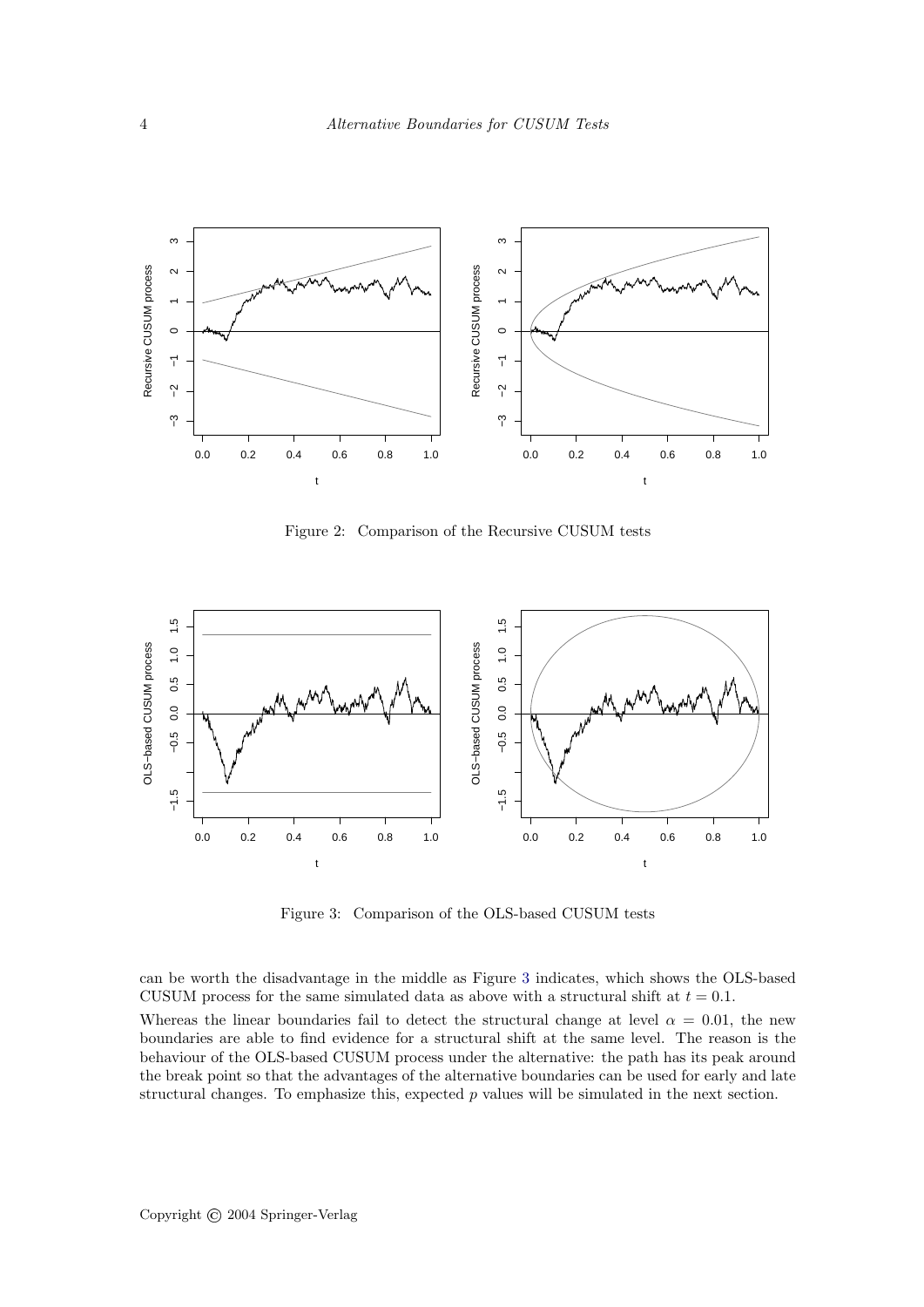### 4. Simulation of expected  $p$  values

If  $T_0$  is the test statistic distributed according to the null distribution  $F_0$  and T—the test statistic under some specified alternative  $F_{\theta}$ —takes the value t, the usual p value is given by  $P(T_0 \geq t)T$ t). Thus the expected p value  $(EPV)$  according to [Sackrowitz and Samuel-Cahn](#page-6-10) [\(1999\)](#page-6-10) is the unconditional probability  $EPV(\theta) = P(T_0 \geq T)$ , which is 1 – expected power (over all possible levels). Under  $H_0$  the expected p value is obviously 0.5; a small expected p value indicates good chances to reject  $H_0$ .

Expected p values seem to be convenient for comparing the power of the two OLS-based CUSUM tests as they do not depend on the significance level; the power of the two Recursive CUSUM tests will not be compared because the alternative boundaries did not offer any advantages.

A simple model for local single shift alternatives is chosen as in Ploberger and Krämer [\(1992\)](#page-6-2) with  $k = 2$ ,  $x_i = (1, (-1))^\perp$  and  $u_i \sim \text{nid}(0,1)$ . We use time series of length  $n = 500$ . Then the timing q, intensity d and angle  $\psi$  of a single shift are varied in the following way:

$$
\beta_i = \begin{cases} \beta & \text{for } t \leq \lfloor qn \rfloor \\ \beta + \Delta \beta & \text{for } t > \lfloor qn \rfloor \end{cases},
$$
\n(5)

and the shift is given by  $\Delta \beta = n^{-0.5} d(\cos \psi, \sin \psi)^\top$ , where  $\psi$  is the angle between the shift and the mean regressor  $(1, 0)^\top$ . Including the angle is necessary as neither the Recursive nor the OLS-based CUSUM test are able to pick up shifts with an angle of  $90^{\circ}$  (Ploberger and Krämer [1992\)](#page-6-2). The intensity of the shift is  $||\Delta\beta|| = |d|\sqrt{n}$ , which occurs at time  $t = |qn|$  with q taking values 0.1, 0.5 and 0.9. So structural changes early, midway and late in the sample period are covered. In 10,000 runs one test statistic under  $H_0$  and one under the specified alternative are simulated and it is checked whether the null test statistic is larger. The empirical probabilities are reported in Table [2](#page-4-0) and it can be seen that the linear boundaries cause some weaknesses for early and late structural changes, whereas the properties of the test are rather good in the middle. The alternative boundaries can overcome the weakness for early and late changes and they spread the rejection probability more evenly over the whole sample period.

Figure [4](#page-5-0) shows a dotplot in which the simulated  $EPV$  s are plotted against the angle for each combination of intensity and timing, stratified by the boundary type. It can be seen that the  $EPV$  decreases with intensity and approaches 0.5 as the angle increases. When comparing the boundary types, Figure [4](#page-5-0) reveals that the EPV of the alternative boundaries is usually smaller for early and late changes ( $q = 0.1, 0.9$ ) and greater for  $q = 0.5$ . Furthermore the advantages of the alternative boundaries are very clear for stronger shifts  $(d = 9.6, 12)$ , whereas the disadvantages almost vanish. Hence, early and late shifts can be detected more easily with the alternative boundaries and the power is comparable in the middle of the sampling period.

|     |                  |                   |              | $\psi$       |              |              |                        |              | $\psi$       |              |              |
|-----|------------------|-------------------|--------------|--------------|--------------|--------------|------------------------|--------------|--------------|--------------|--------------|
| q   | $\boldsymbol{d}$ | $0^{\circ}$       | $18^{\circ}$ | $36^{\circ}$ | $54^{\circ}$ | $72^{\circ}$ | $0^{\circ}$            | $18^{\circ}$ | $36^{\circ}$ | $54^{\circ}$ | $72^{\circ}$ |
|     |                  | Linear boundaries |              |              |              |              | Alternative boundaries |              |              |              |              |
| 0.1 | 4.8              | 0.340             | 0.343        | 0.383        | 0.406        | 0.454        | 0.312                  | 0.326        | 0.363        | 0.402        | 0.448        |
|     | 7.2              | 0.250             | 0.261        | 0.304        | 0.359        | 0.432        | 0.203                  | 0.219        | 0.267        | 0.333        | 0.434        |
|     | 9.6              | 0.180             | 0.185        | 0.235        | 0.305        | 0.407        | 0.122                  | 0.146        | 0.191        | 0.275        | 0.398        |
|     | 12               | 0.113             | 0.126        | 0.177        | 0.254        | 0.379        | 0.062                  | 0.073        | 0.121        | 0.222        | 0.372        |
| 0.5 | 4.8              | 0.132             | 0.148        | 0.186        | 0.268        | 0.373        | 0.165                  | 0.188        | 0.243        | 0.318        | 0.402        |
|     | 7.2              | 0.047             | 0.050        | 0.090        | 0.171        | 0.322        | 0.061                  | 0.073        | 0.114        | 0.213        | 0.368        |
|     | 9.6              | 0.012             | 0.015        | 0.033        | 0.096        | 0.262        | 0.014                  | 0.019        | 0.048        | 0.126        | 0.316        |
|     | 12               | 0.002             | 0.003        | 0.010        | 0.055        | 0.208        | 0.002                  | 0.004        | 0.017        | 0.070        | 0.263        |
| 0.9 | 4.8              | 0.343             | 0.353        | 0.369        | 0.412        | 0.452        | 0.304                  | 0.323        | 0.354        | 0.395        | 0.465        |
|     | 7.2              | 0.262             | 0.267        | 0.306        | 0.364        | 0.435        | 0.206                  | 0.220        | 0.267        | 0.335        | 0.430        |
|     | 9.6              | 0.180             | 0.193        | 0.239        | 0.320        | 0.408        | 0.125                  | 0.136        | 0.186        | 0.270        | 0.408        |
|     | 12               | 0.120             | 0.125        | 0.176        | 0.264        | 0.383        | 0.062                  | 0.071        | 0.118        | 0.220        | 0.375        |

<span id="page-4-0"></span>Table 2: Simulated expected p values of the OLS-based CUSUM test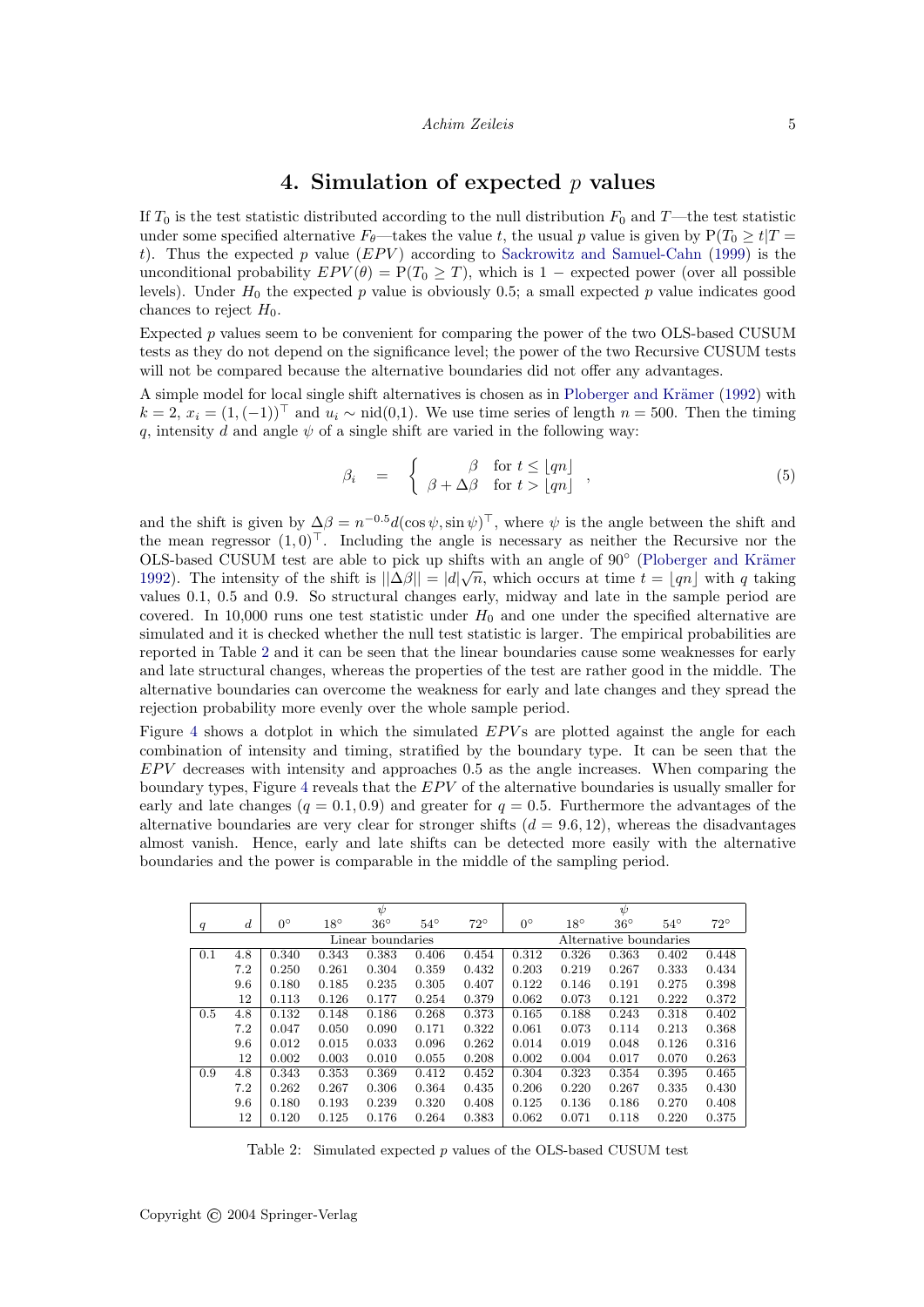

<span id="page-5-0"></span>Figure 4: Dotplot of expected p values ( $\triangle$  linear and  $\bullet$  alternative boundary)

# 5. Conclusions

Alternative boundaries for the Recursive and the OLS-based CUSUM test which are proportional to the standard deviation of the respective limiting processes are suggested. They fail to improve on the properties of the Recursive CUSUM test, but they can overcome the weakness of the OLSbased CUSUM test for early and late structural changes. If a CUSUM test should be applied to data where the potential break point is not known, the alternative OLS-based CUSUM test is therefore the most recommendable.

The problem of determining "optimal" boundaries for certain types of alternatives deserves further study.

# Acknowledgments

Research supported by the Austrian Science Foundation (FWF) under grant SFB#010 ('Adaptive Information Systems and Modeling in Economics and Management Science').